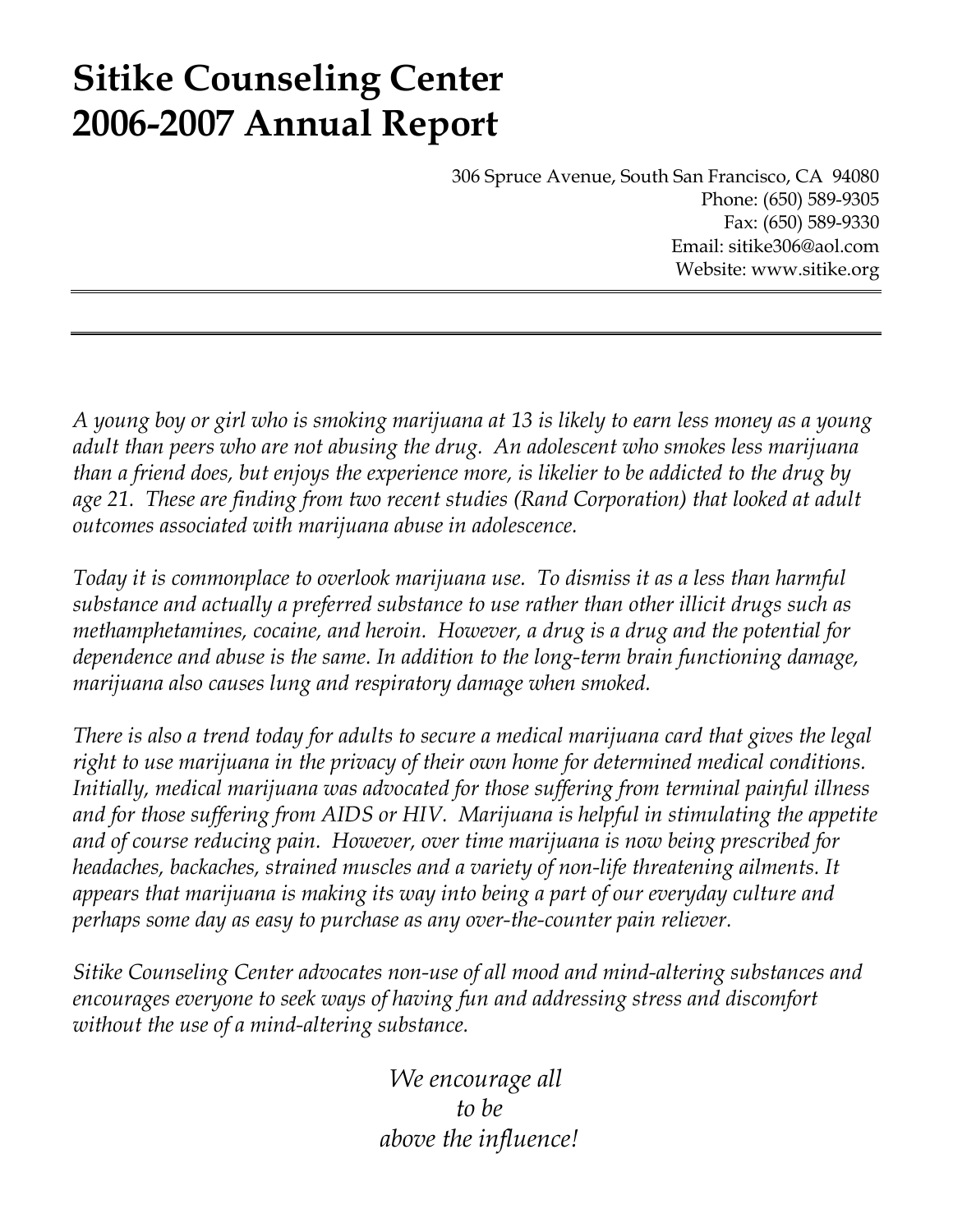| Demographic Summary of All Clients |                  |                                                           |  |
|------------------------------------|------------------|-----------------------------------------------------------|--|
|                                    |                  |                                                           |  |
| <b>Sex</b>                         | Ethnicity        | Residence                                                 |  |
| Age                                | Euro American37% | Burlingame2%<br>Redwood City1%<br>South San Francisco 35% |  |

### *Drugs of Choice*

## *Discover Recovery Program*

The Discover Recovery Program provides ongoing support groups that include education about the physical and psychological social effects of drug use. The goal of the program is to assist clients in staying clean and sober and to teach them healthy life management skills to support continued recovery and prevent relapse.

 Clients assessed ..............................429 Successful completion..................54% Clients admitted .............................414

| <b>Sex</b> | Ethnicity | Residence               |
|------------|-----------|-------------------------|
|            |           |                         |
|            |           |                         |
|            |           |                         |
| Age        |           |                         |
|            |           |                         |
|            |           |                         |
|            |           |                         |
|            |           |                         |
|            |           |                         |
|            |           | South San Francisco 37% |
|            |           |                         |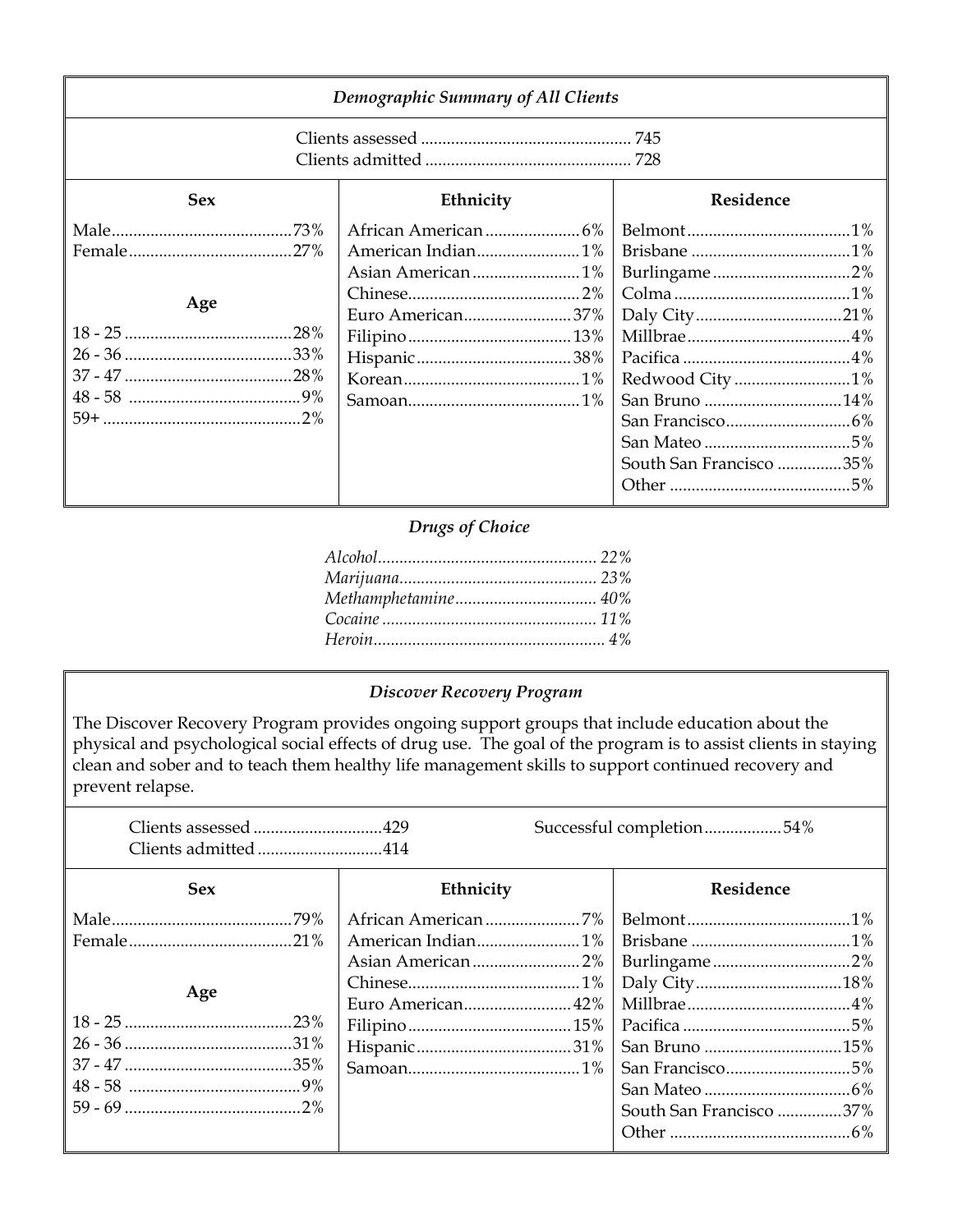## *Women's Day Treatment Program*

The Women's Day Treatment Program provides substance abuse counseling for adult women. The goals of the program are to promote understanding of the physical and psychological aspects of drug use, obtain their general education diploma (GED) if needed, teach them about nutrition, parenting, and how to develop healthy life management skills to support continued recovery and prevent relapse.

| Clients admitted34 |                                         | Successful completion55% |
|--------------------|-----------------------------------------|--------------------------|
|                    | Number of women receiving their GED $3$ |                          |
| <b>Sex</b>         | Ethnicity                               | Residence                |
| Age                | Euro American33%                        |                          |
|                    |                                         | South San Francisco 20%  |

## *The best thing about the future is that it comes only: "One day at a time"*

## *First Offender Drinking Driver Program*

The First Offender Drinking Driver Program provides education and counseling over the course of 3, 6 or 9 months. The goals of the program are to prevent continued driving while under the influence and to intervene in the progressive development of the disease of addiction.

Clients admitted .............................324

| <b>Sex</b> | Ethnicity         | Residence               |
|------------|-------------------|-------------------------|
|            |                   |                         |
|            | American Indian1% | Burlingame2%            |
|            |                   |                         |
| Age        |                   |                         |
|            | Euro American31%  |                         |
|            |                   |                         |
|            |                   |                         |
|            |                   |                         |
|            |                   |                         |
|            |                   | South San Francisco 36% |
|            |                   |                         |